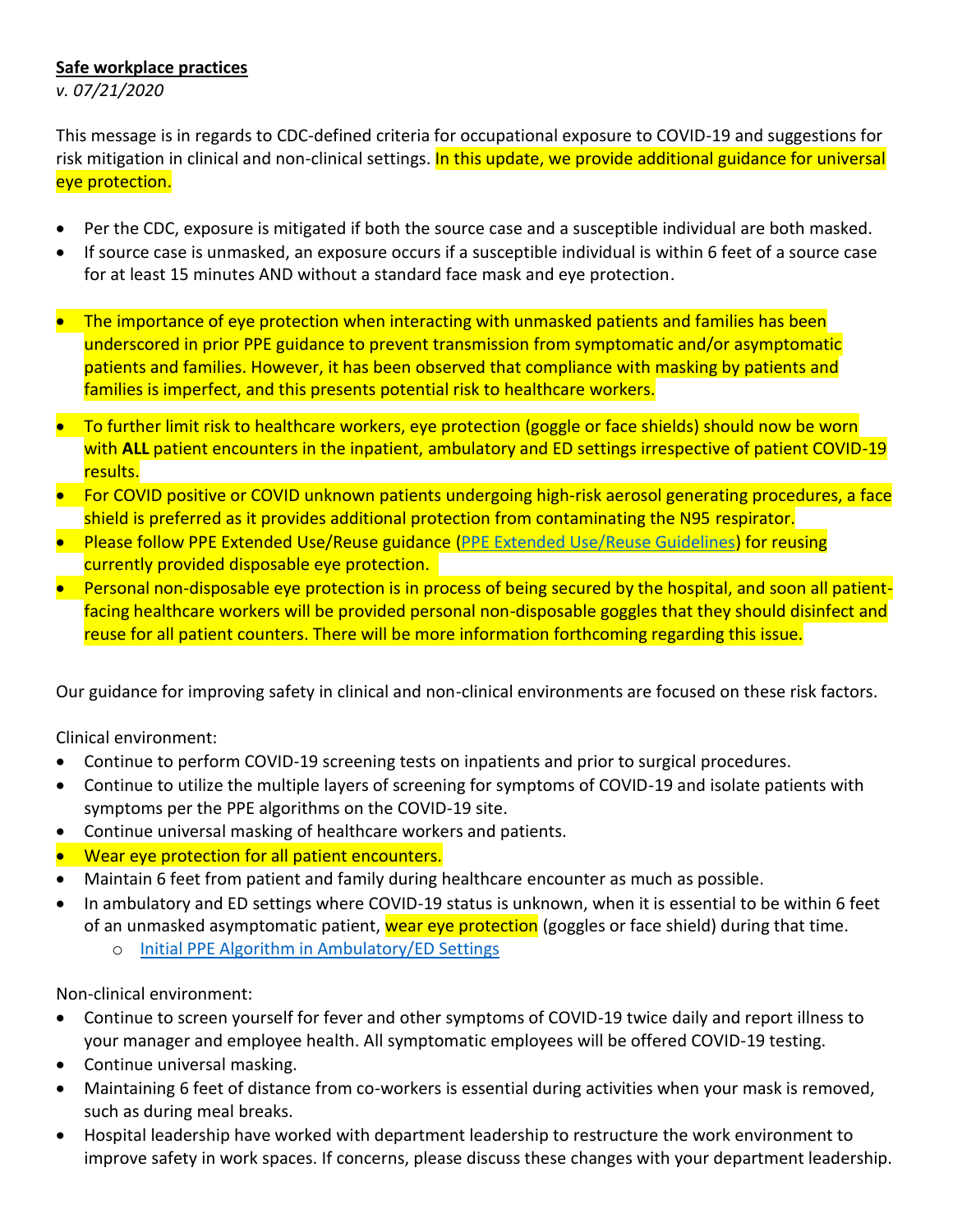Employee health will work with infection control to identify exposed healthcare workers, if you are exposed (see flowchart below), the following will be done:

- 1. Optional, one-time testing will be available within 14 days of exposure, preferably 4-7 days after exposure.
- 2. HCW may continue to work until symptoms develop or testing positive for COVID-19.
- 3. If HCW develops symptoms at work, send them home and arrange testing. If HCW develops symptoms at home, they should not report for work.
	- a. If symptomatic HCW is COVID-19-positive, HCW may return to work after a minimum of 10 days, provided their symptoms are improving and the last 3 days are fever free without fever reducing medications.
	- b. If symptomatic HCW is COVID-19-negative, HCW may return to work when fever free for 24 hours and symptoms improving.
- 4. If asymptomatic HCW tests positive, they should be sent home if at work, and not report for work if at home.
	- a. If asymptomatic HCW remains asymptomatic, they may return to work 10 days from positive test.
	- b. If asymptomatic HCW becomes symptomatic, return to work per 3a above.